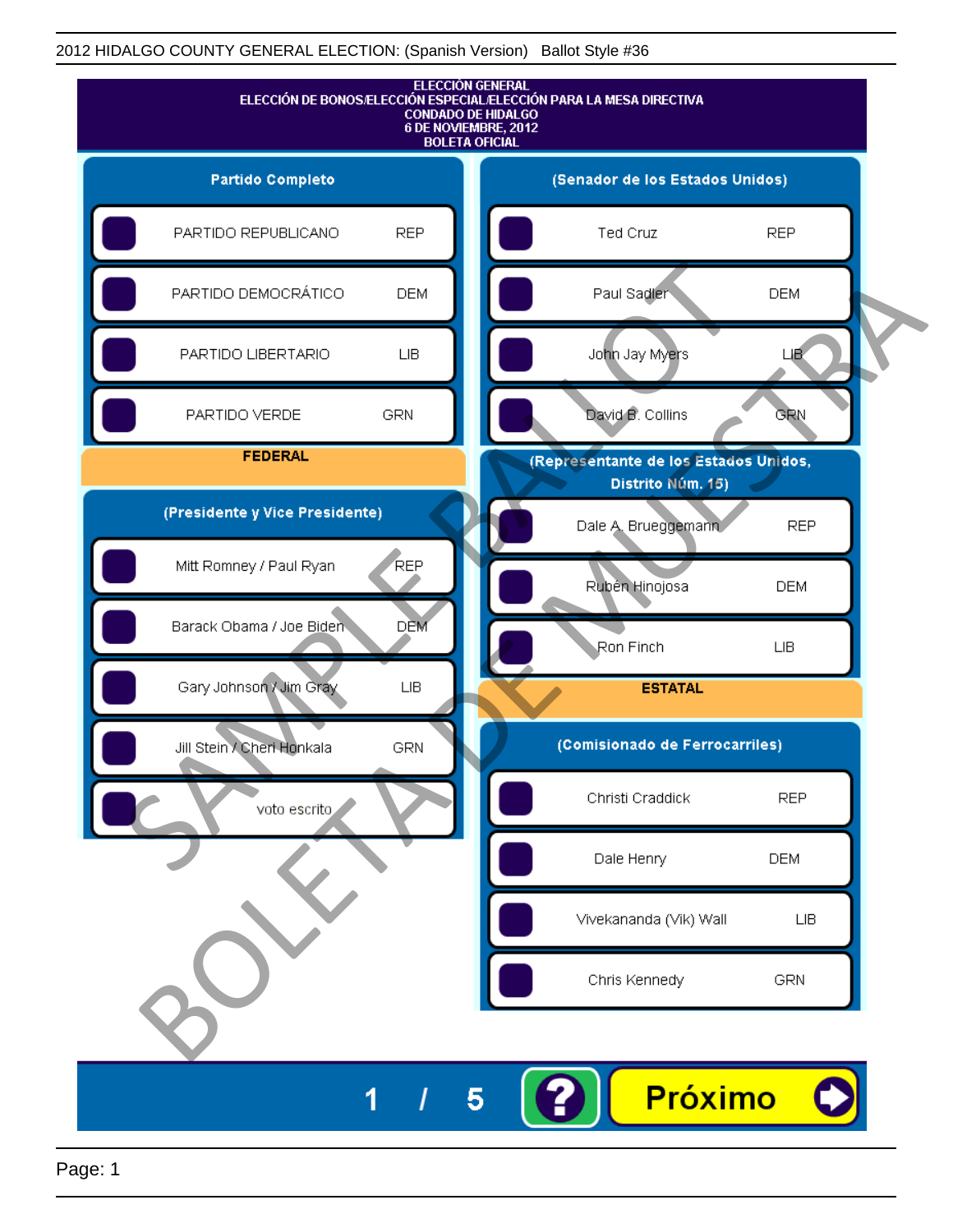

Page: 2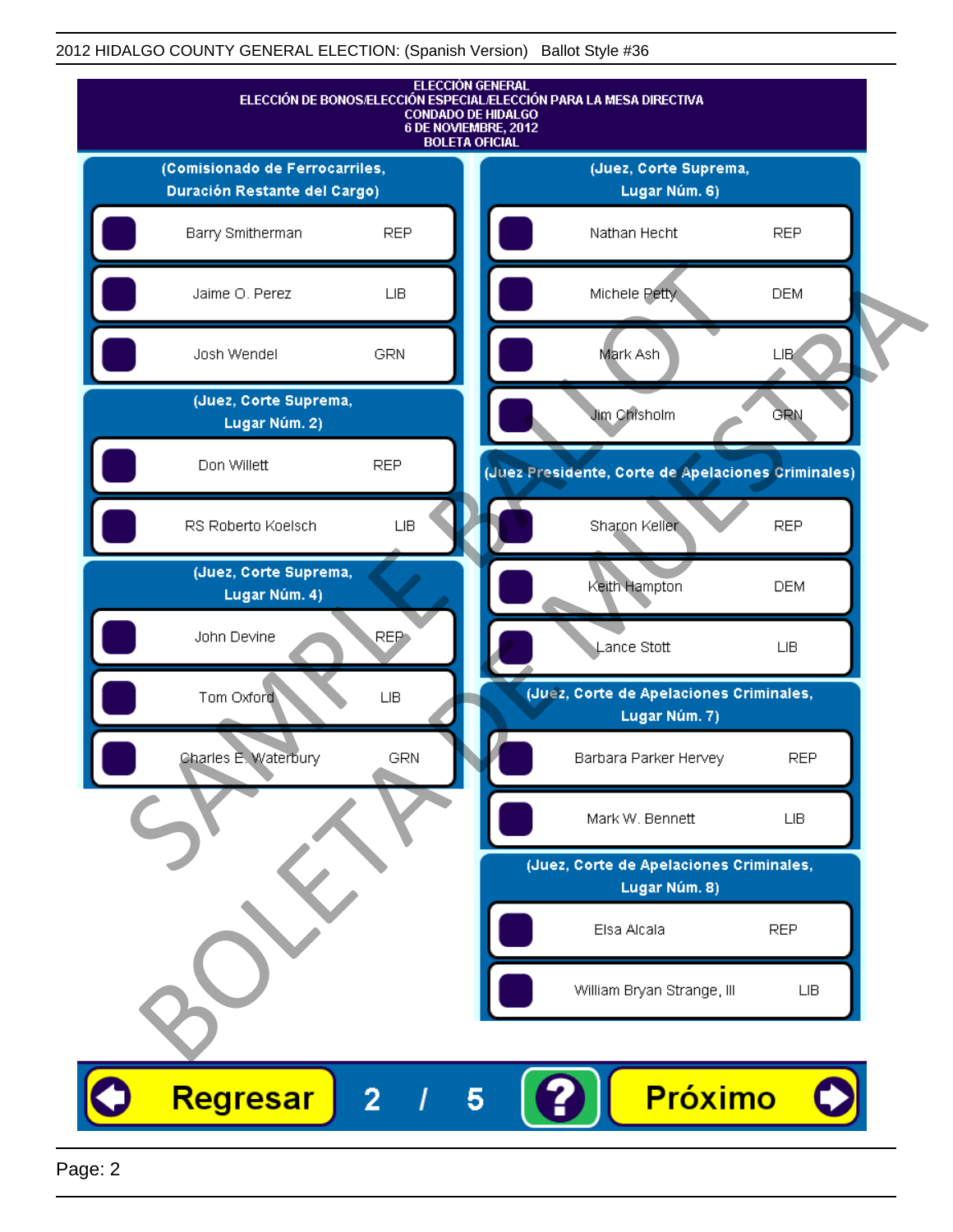

Page: 3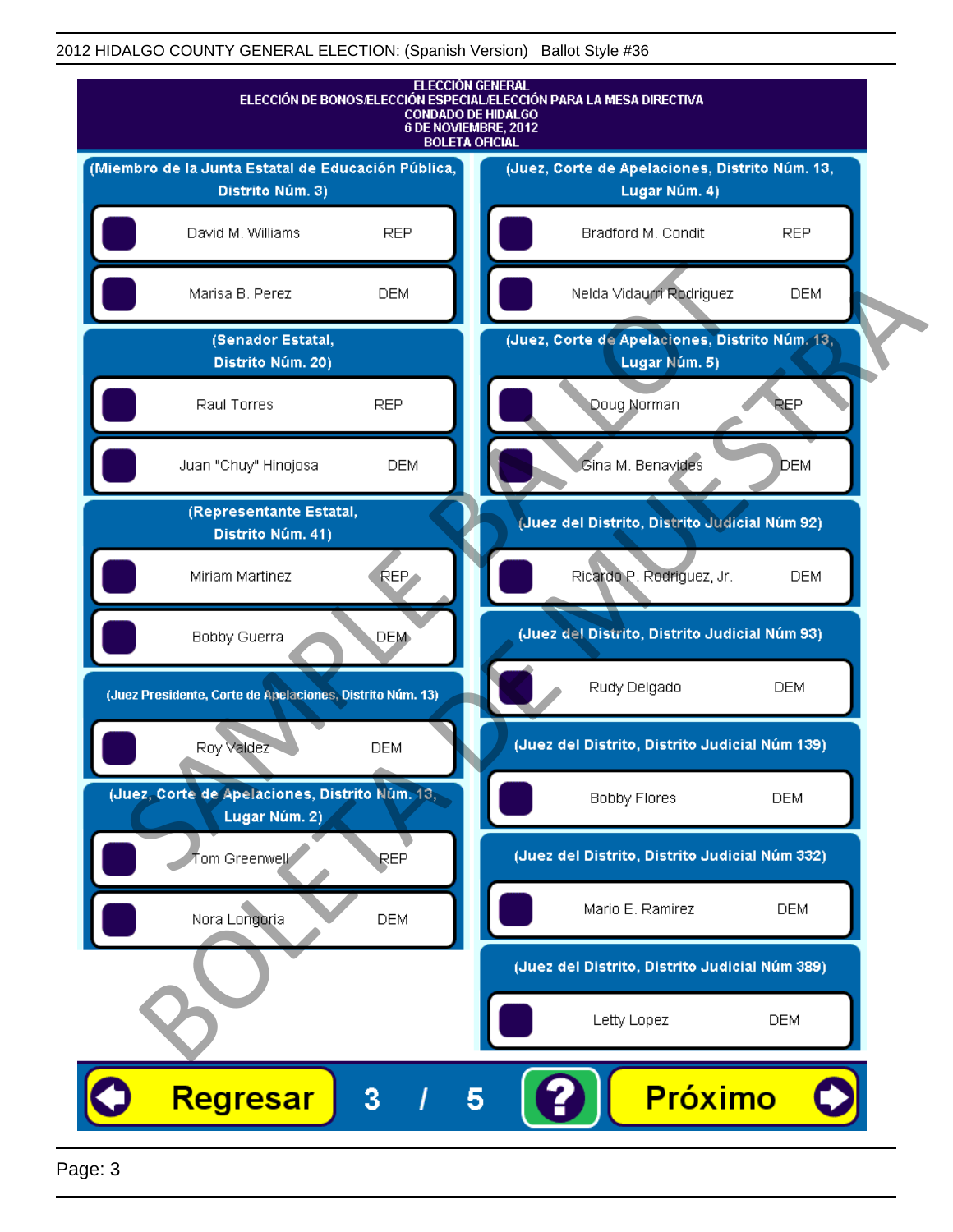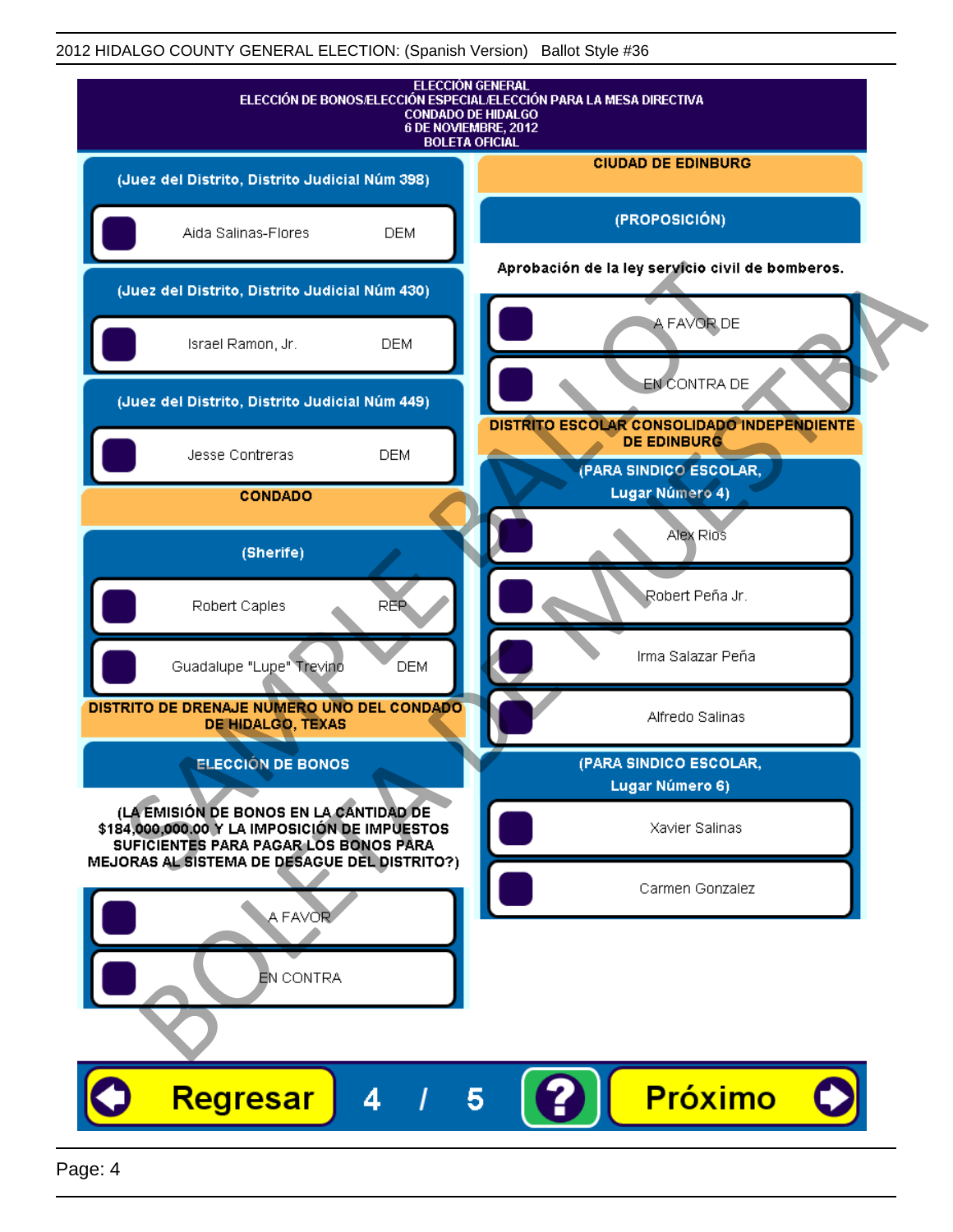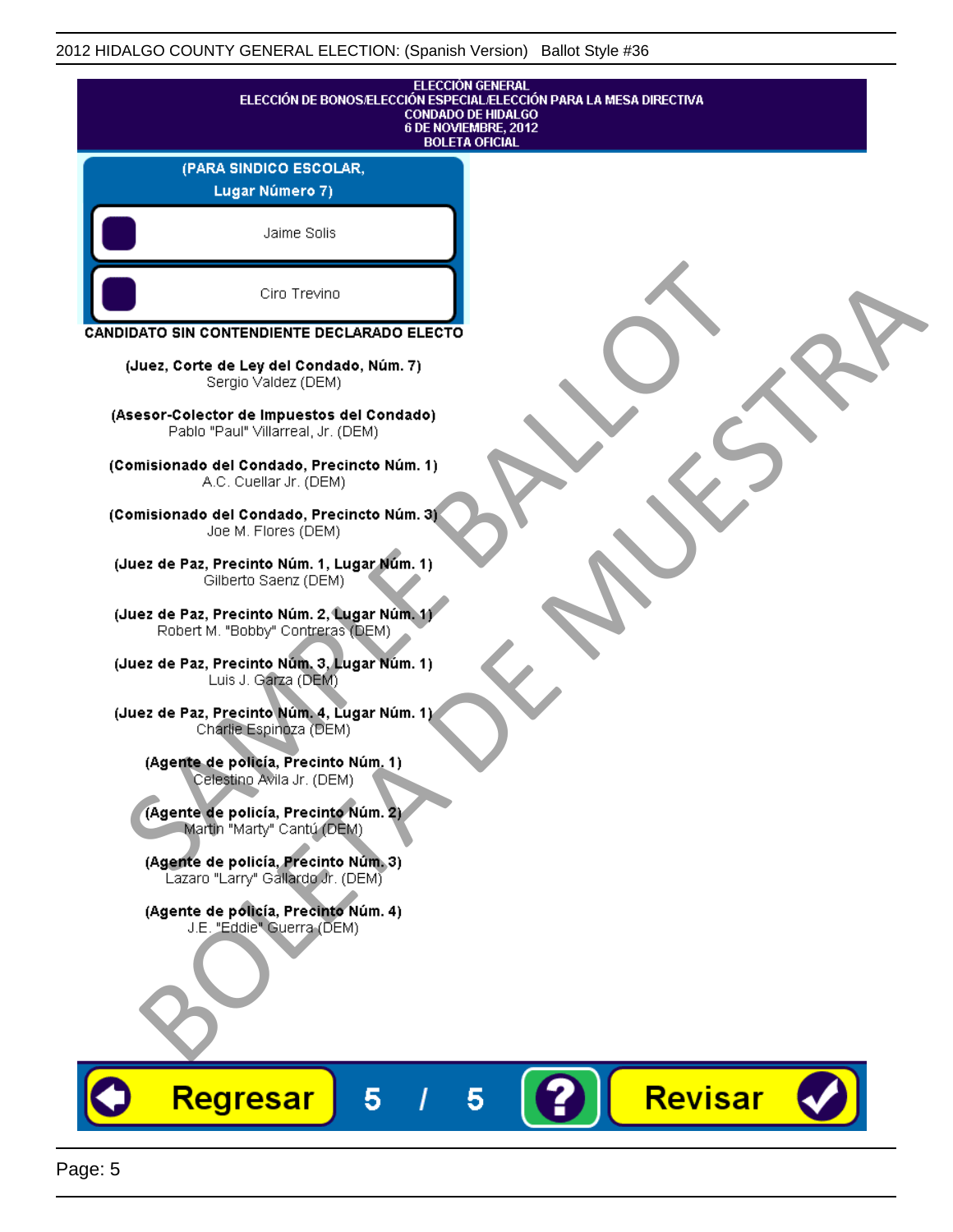# Resumen de instrucciones para la boleta electoral.

Presione el nombre del candidato o el título de la contienda para volver a la contienda.

El botón Votar se iluminará

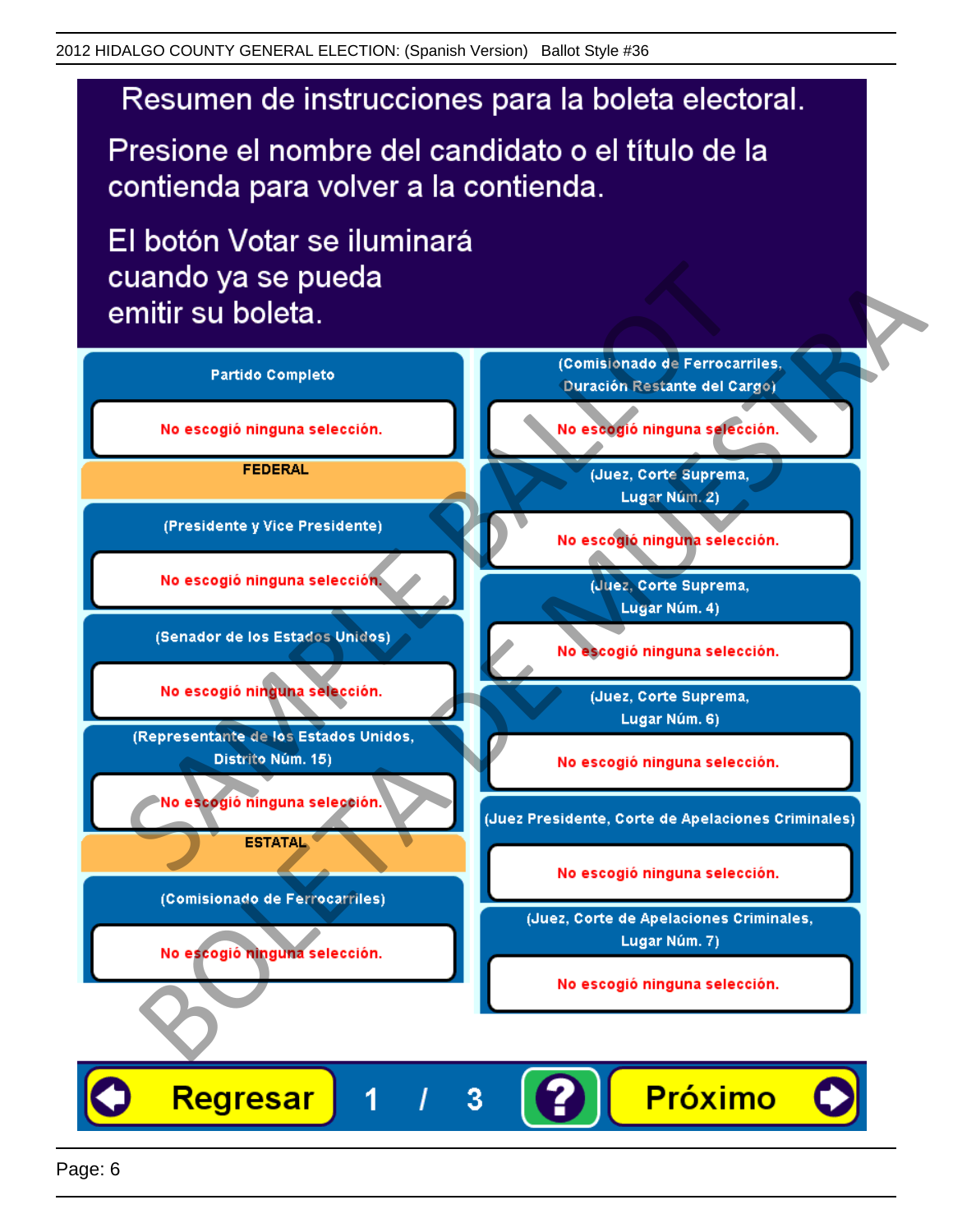# Resumen de instrucciones para la boleta electoral.

Presione el nombre del candidato o el título de la contienda para volver a la contienda.

El botón Votar se iluminará